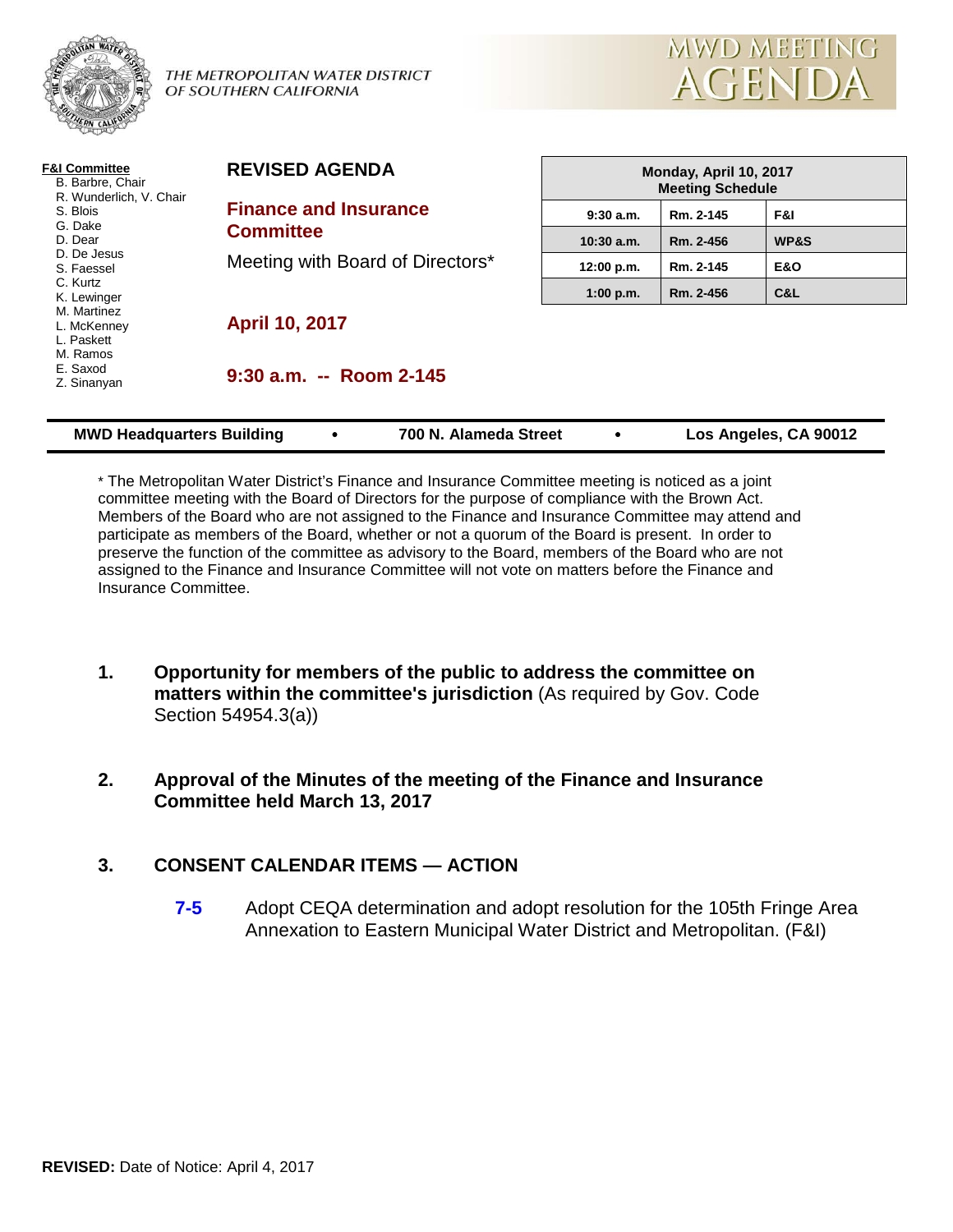#### **Recommendation:**

**Option #1:**

**Adopt the CEQA determination to review and consider the information provided in the 2017 Mitigated Negative Declaration and Mitigation Monitoring Reporting Program, and**

**Adopt the Lead Agency's findings related to the proposed actions; and adopt resolution granting approval for the 105th Fringe Area Annexation concurrently to Eastern and Metropolitan and establish Metropolitan's terms and conditions for the annexation as set forth in Attachment 3 of the board letter dated April 11, 2017, conditioned upon approval by Riverside County's Local Agency Formation Commission, and upon receipt of annexation fee of \$31,129.72.**

**7-6** Adopt CEQA determination and adopt resolution for the 107th Fringe Area Annexation to Eastern Municipal Water District and Metropolitan. (F&I)

**Recommendation:**

**Option #1:**

**Adopt the CEQA determination to review and consider the 2016 NOE prepared by Eastern as the Lead Agency and determine no further environmental analysis or documentation is required, and**

**Adopt resolution granting approval for the 107th Fringe Area Annexation concurrently to Eastern and Metropolitan and establish Metropolitan's terms and conditions for the annexation as set forth in Attachment 3 of the board letter dated April 11, 2017, conditioned upon approval by Riverside County's Local Agency Formation Commission, and upon receipt of annexation fee of \$16,570.24.**

### **4. OTHER BOARD ITEMS — ACTION**

**Subject Changed 8-1** Adopt Approve CEQA determination and adopt resolution approving Treatment Charge Workgroup's proposed policy principles, recommended treatment capacity charge, and treatment capacity charge implementation. (F&I)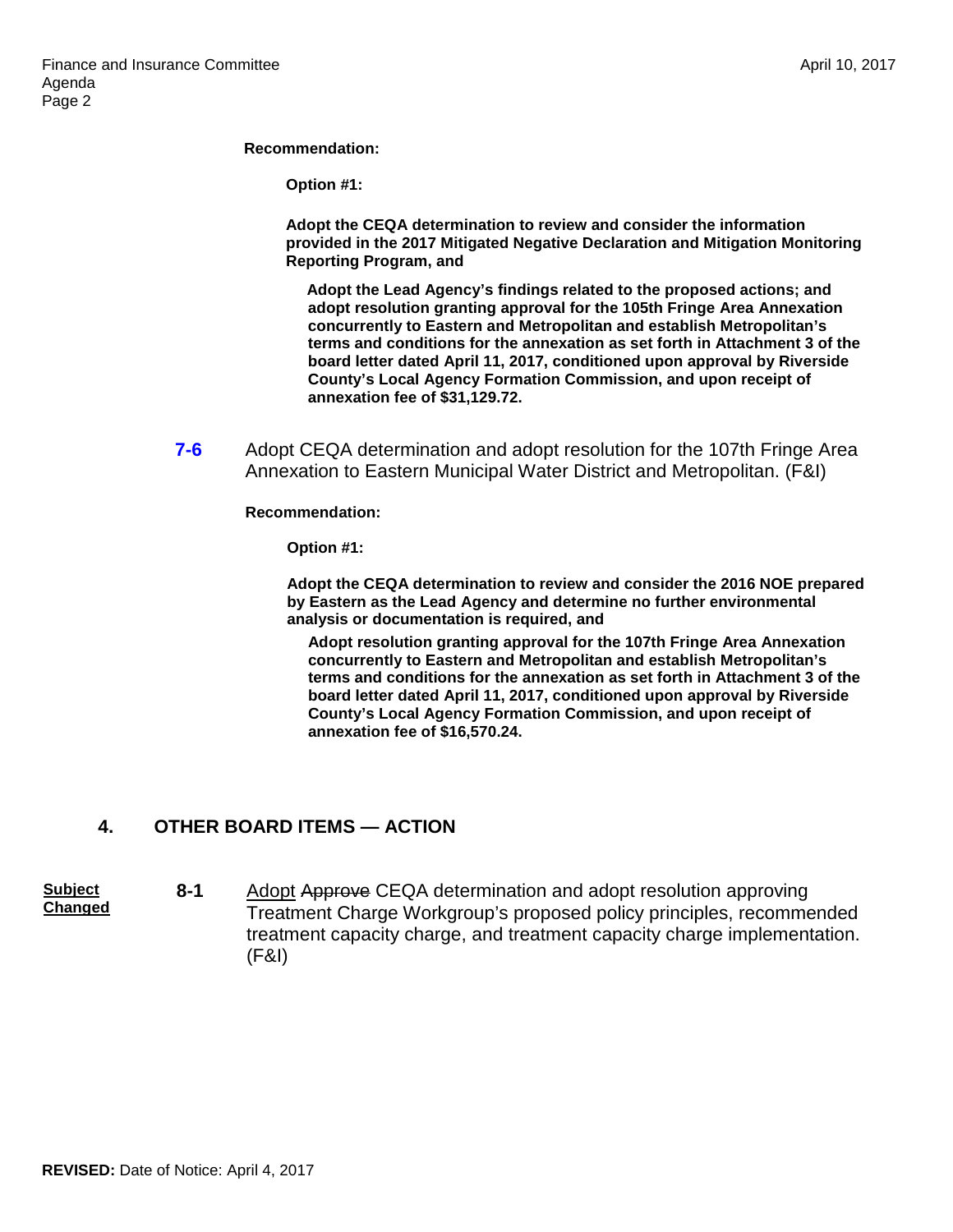| Added |                                                                                                                                 | <b>Recommendation:</b>                                                                                                                                                                                                                                |  |
|-------|---------------------------------------------------------------------------------------------------------------------------------|-------------------------------------------------------------------------------------------------------------------------------------------------------------------------------------------------------------------------------------------------------|--|
|       |                                                                                                                                 | Option #1:                                                                                                                                                                                                                                            |  |
|       |                                                                                                                                 | Adopt the CEQA determination that the proposed action is not defined as a<br>project under CEQA and is not subject to CEQA, and                                                                                                                       |  |
|       |                                                                                                                                 | Adopt the Resolution Approving the Treatment Charge Workgroup's Policy<br>Principles, Recommendation for a Treatment Capacity Charge, and<br><b>Implementation of a Treatment Capacity Charge.</b>                                                    |  |
|       | $8 - 2$                                                                                                                         | Adopt CEQA determination and approve resolutions fixing and adopting a<br>Readiness-to-Serve Charge and a Capacity Charge for calendar year<br>2018. (F&I)                                                                                            |  |
| Added |                                                                                                                                 | <b>Recommendation:</b>                                                                                                                                                                                                                                |  |
|       |                                                                                                                                 | Option #1:                                                                                                                                                                                                                                            |  |
|       | Adopt the CEQA determination that the proposed action is not defined as a<br>project under CEQA and is not subject to CEQA, and |                                                                                                                                                                                                                                                       |  |
|       |                                                                                                                                 | a. Adopt Resolution Fixing and Adopting a Readiness-to-Serve Charge<br>Effective January 1, 2018, as set forth in the form of Attachment 1 of the<br>board letter dated April 11, 2017, using the charge shown in Section 4 of<br>the Resolution; and |  |
|       |                                                                                                                                 | b. Adopt Resolution Fixing and Adopting a Capacity Charge effective<br>January 1, 2018, as set forth in the form of Attachment 2 of the board<br>letter dated April 11, 2017, using the charge shown in Section 5 of the<br><b>Resolution.</b>        |  |
|       |                                                                                                                                 |                                                                                                                                                                                                                                                       |  |

# **5. BOARD INFORMATION ITEMS**

None

## **6. COMMITTEE ITEMS**

- a. Oral Report on Investment Activities
- b. Quarterly Financial Update
- c. Debt Management Update